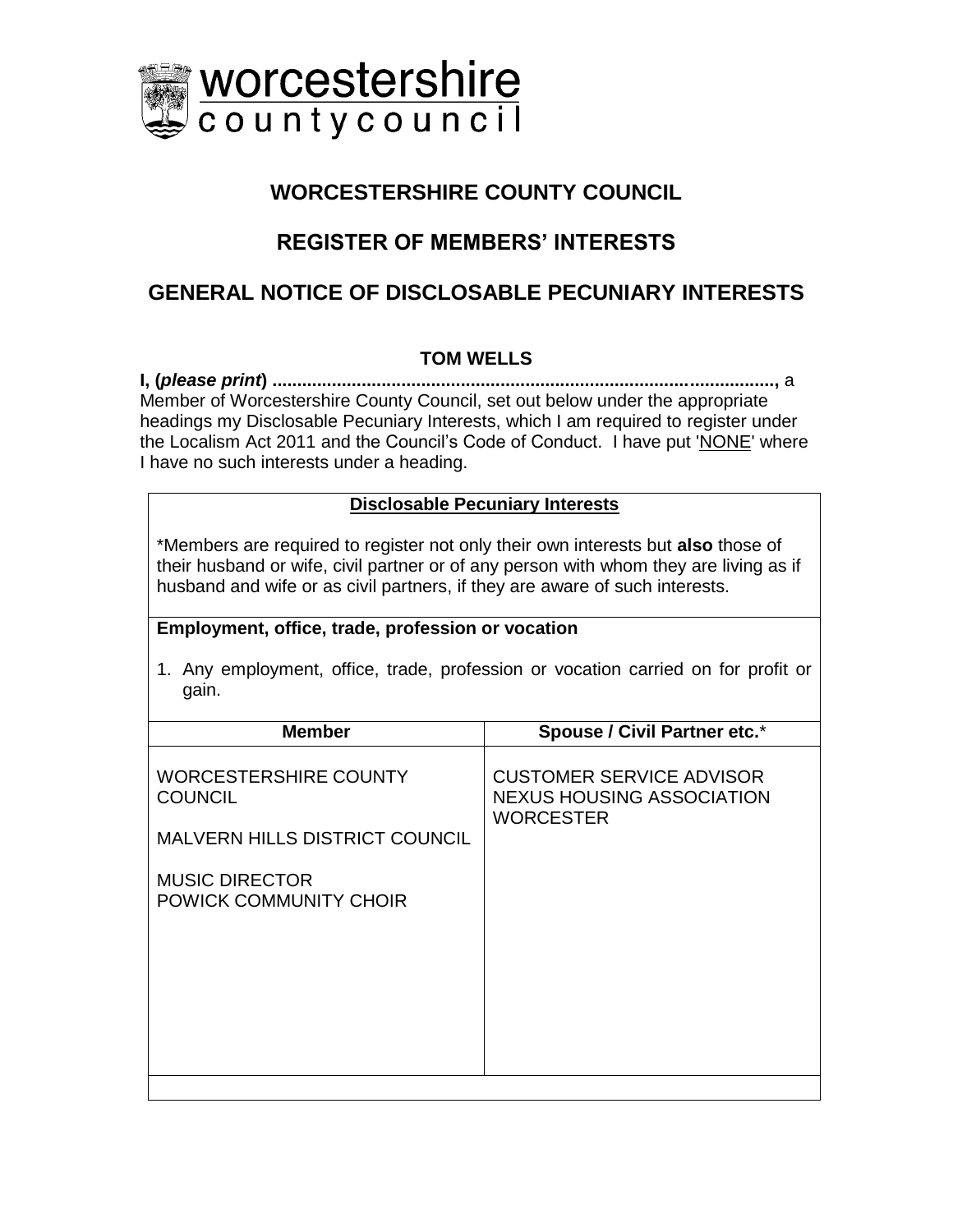| Sponsorship                                                                                                                                                                                                                                                                                                                                                                                                                                                                                                                                                                                                                                                                                       |                               |  |
|---------------------------------------------------------------------------------------------------------------------------------------------------------------------------------------------------------------------------------------------------------------------------------------------------------------------------------------------------------------------------------------------------------------------------------------------------------------------------------------------------------------------------------------------------------------------------------------------------------------------------------------------------------------------------------------------------|-------------------------------|--|
| 2. Any payment or provision of any other financial benefit (other than from your<br>authority) made or provided within the last 12 months in respect of expenses<br>you have incurred in carrying out your duties as a member, or towards your<br>election expenses. This includes any payment or financial benefit from a trade<br>union within the meaning of the Trade Union and Labour Relations<br>(Consolidation) Act 1992.                                                                                                                                                                                                                                                                 |                               |  |
| <b>Member</b>                                                                                                                                                                                                                                                                                                                                                                                                                                                                                                                                                                                                                                                                                     | Spouse / Civil Partner etc. * |  |
| <b>LIBERAL DEMOCRATS</b>                                                                                                                                                                                                                                                                                                                                                                                                                                                                                                                                                                                                                                                                          | <b>NONE</b>                   |  |
|                                                                                                                                                                                                                                                                                                                                                                                                                                                                                                                                                                                                                                                                                                   |                               |  |
| <b>Securities</b>                                                                                                                                                                                                                                                                                                                                                                                                                                                                                                                                                                                                                                                                                 |                               |  |
| 3. The name of any person or body in which you or a person referred to above*<br>has a beneficial interest in securities (shares etc) of that body where:<br>(a) that body to your knowledge has a place of business or land in<br>Worcestershire; and<br>(b) either-<br>(i) the total nominal value of the securities exceeds $£25,000$ or one<br>hundredth of the total issued share capital of that body; or<br>(ii) if the share capital of that body is of more than one class, the total<br>nominal value of the shares of any one class in which you or a person<br>referred to above* has a beneficial interest exceeds one hundredth of<br>the total issued share capital of that class. |                               |  |
| <b>Member</b>                                                                                                                                                                                                                                                                                                                                                                                                                                                                                                                                                                                                                                                                                     | Spouse / Civil Partner etc. * |  |
| <b>NONE</b>                                                                                                                                                                                                                                                                                                                                                                                                                                                                                                                                                                                                                                                                                       | <b>NONE</b>                   |  |
|                                                                                                                                                                                                                                                                                                                                                                                                                                                                                                                                                                                                                                                                                                   |                               |  |
| <b>Contracts</b>                                                                                                                                                                                                                                                                                                                                                                                                                                                                                                                                                                                                                                                                                  |                               |  |
| 4. Any contract for goods, services or works made between the Council and you<br>or the persons referred to above* (or a body in which you or they have a<br>beneficial interest) and which has not been fully discharged.                                                                                                                                                                                                                                                                                                                                                                                                                                                                        |                               |  |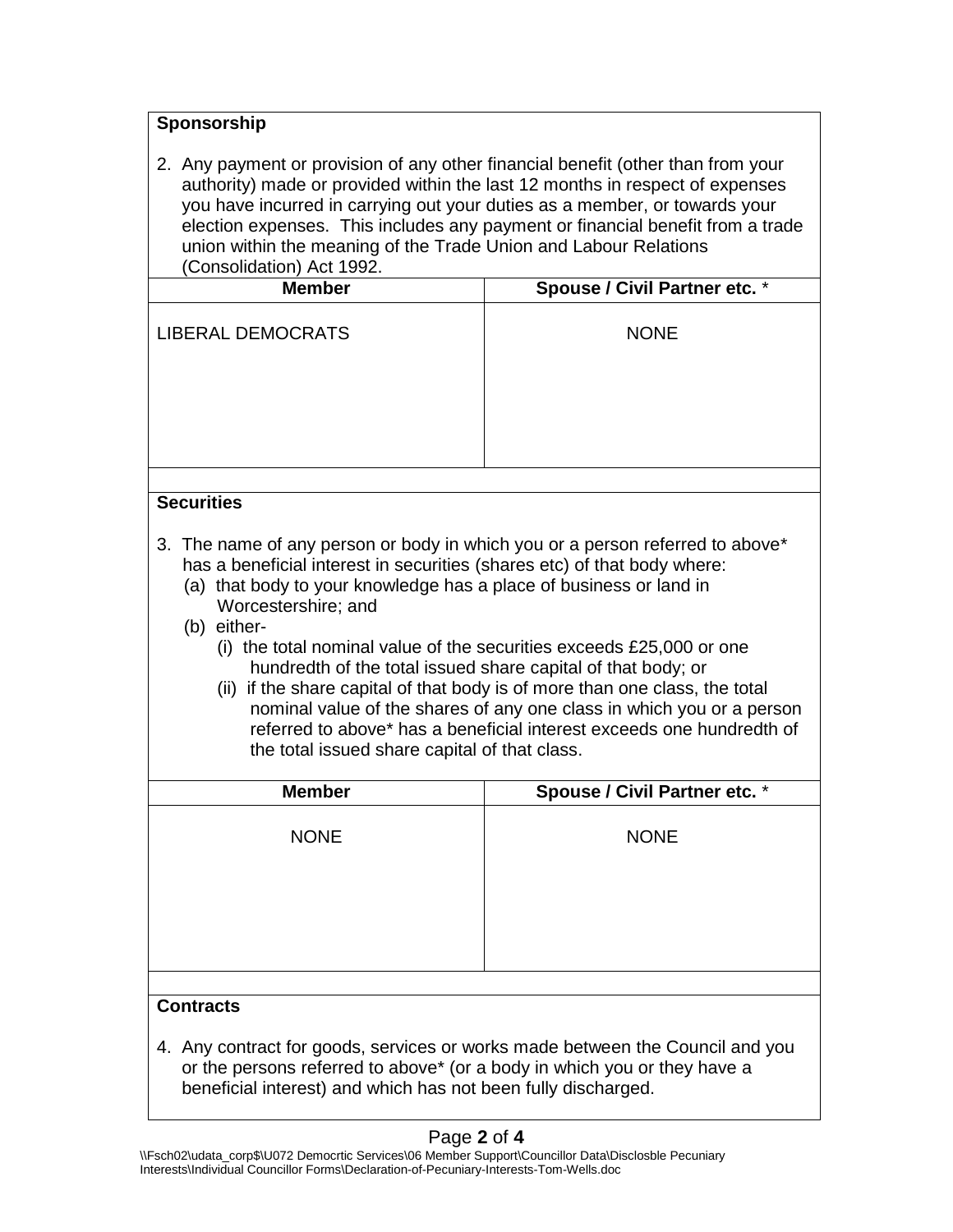| <b>Member</b>                                                                                                                                                                                          | <b>Spouse / Civil Partner etc.*</b>                                     |  |
|--------------------------------------------------------------------------------------------------------------------------------------------------------------------------------------------------------|-------------------------------------------------------------------------|--|
| <b>NONE</b>                                                                                                                                                                                            | <b>NONE</b>                                                             |  |
|                                                                                                                                                                                                        |                                                                         |  |
| Land<br>5. Any land in Worcestershire in which you have a beneficial interest.<br>(Note: You need to specify any property including your home or any land or<br>buildings from which you receive rent) |                                                                         |  |
| <b>Member</b>                                                                                                                                                                                          | <b>Spouse / Civil Partner etc.*</b>                                     |  |
| <b>27 UPTON ROAD</b><br><b>CALLOW END</b><br><b>WORCESTER</b><br>WR24TY                                                                                                                                | <b>27 UPTON ROAD</b><br><b>CALLOW END</b><br><b>WORCESTER</b><br>WR24TY |  |
| <b>Corporate tenancies</b><br>6. Any tenancy where to your knowledge the landlord is the Council and the<br>tenant is a body in which you or a person referred to above* has a beneficial<br>interest. |                                                                         |  |
| <b>Member</b>                                                                                                                                                                                          | <b>Spouse / Civil Partner etc.*</b>                                     |  |
| <b>NONE</b>                                                                                                                                                                                            | <b>NONE</b>                                                             |  |
| <b>Licences</b>                                                                                                                                                                                        |                                                                         |  |
| 7. Any land in Worcestershire for which you or the persons referred to above*<br>have a licence (alone or jointly with others) to occupy for a month or longer.                                        |                                                                         |  |
| <b>Member</b>                                                                                                                                                                                          | Spouse / Civil Partner etc.*                                            |  |
| <b>NONE</b>                                                                                                                                                                                            | <b>NONE</b>                                                             |  |